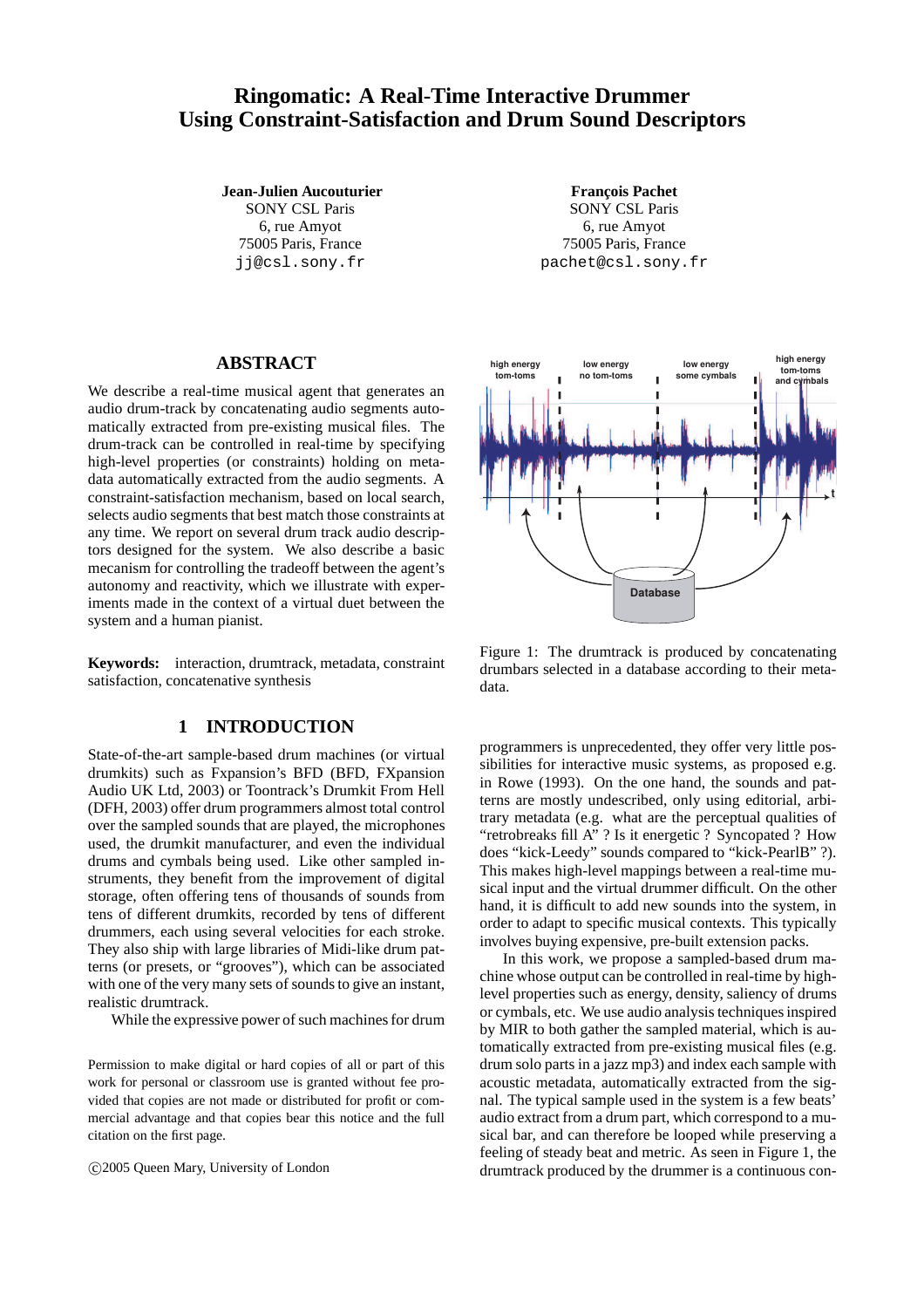catenation of such bars of drumming, which we call here *drumbars*. We propose a constraint-satisfaction algorithm to control the drumtrack's high-level properties, such as its energy or its continuity, and a real-time mechanism to allow constraints to be modified at any time.

Our system builds on several prior works. Rhythm is a well-covered subject of study in computer music. Bilmes (1993) works on transcriptions to study velocity and timing deviations in human performance, aiming at building more realistic drum machines. There have been numerous attempts at generating interesting rhythms, notably with Genetic Algorithms (Pachet, 2000; Tokui and Iba, 2001). On the audio side, drum sounds have received recent attention in the MIR community, to either transcribe drumtracks from polyphonic music (Zils et al., 2002), measure similarity between drum patterns (Paulus and Klapuri, 2002) or classify drum sounds, notably between bass and snare drum (Herrera et al., 2002; Yoshii et al., 2004). However, most of the work so far has focused on the timbre of individual drum strokes, rather than on perceptive qualities of full drum loops like in this paper.

Concatenative synthesis (Lazier and Cook (2003); Schwarz (2003); Zils and Pachet (2001)) is also gaining more and more attention in the field of music. Concatenative synthesis uses a database of samples, or *units*, and a *unit selection* algorithm that finds the sequence of units that match best a target sound or phrase. It mainly focuses on the precise reconstruction of the target, e.g. for realistic instrument synthesis. While our work uses the same basic scheme of concatenating sound samples selected from a database, we target an interaction context where there is no pre-specified target sequence. On this respect, it is more on the side of the automatic sampler described in Aucouturier et al. (2004).

Constraint satisfaction programming (CSP) finally is a paradigm for solving difficult combinatorial problems, particularly in the finite domain. In this paradigm, problems are represented by variables having a finite set of possible values, and constraints represent properties that the values of variables should have in solutions. CSP is a powerful paradigm because it lets the user state problems declaratively by describing a priori the properties of its solutions and use general-purpose algorithms to find them. There have been numerous applications of CSP to music, e.g. for automatic generation of playlists of music titles (Aucouturier and Pachet, 2002), automatic harmonization (Pachet and Roy, 2001) and spatialization (Pachet and Delerue, 2000). In Zils and Pachet (2001), we introduced the concept of musical mosaics ("Musaicing"), and the idea of using CSP to generate audio sequences of sound samples, with high-level constraints holding on the metadata of the samples. The work presented on this paper is a real-time, interactive extension of Musaicing.

# **2 AUTOMATIC GATHERING AND INDEXING OF AUDIO MATERIAL**

This section describes both how drumbars are gathered automatically from existing music titles, and how each drumbar is described with automatically computed metadata. Both steps rely on EDS (Zils and Pachet, 2004), an

|                                              | <b>Genetic Search</b>                                                                                                                                                                                                                                                                                                                                                                                                                                                                                                                                                                                                                                                                                                                                                                                                                                                                                                                                                                                                                                                                                                                                           | <b>Extractor Builder</b> |  | Full Auto Extraction                                                                                    |  |
|----------------------------------------------|-----------------------------------------------------------------------------------------------------------------------------------------------------------------------------------------------------------------------------------------------------------------------------------------------------------------------------------------------------------------------------------------------------------------------------------------------------------------------------------------------------------------------------------------------------------------------------------------------------------------------------------------------------------------------------------------------------------------------------------------------------------------------------------------------------------------------------------------------------------------------------------------------------------------------------------------------------------------------------------------------------------------------------------------------------------------------------------------------------------------------------------------------------------------|--------------------------|--|---------------------------------------------------------------------------------------------------------|--|
| <b>Continue Current Search</b>               |                                                                                                                                                                                                                                                                                                                                                                                                                                                                                                                                                                                                                                                                                                                                                                                                                                                                                                                                                                                                                                                                                                                                                                 | <b>Run New Search</b>    |  | <b>Population Size</b><br><b>Same Fitness Stop</b>                                                      |  |
| Pause                                        |                                                                                                                                                                                                                                                                                                                                                                                                                                                                                                                                                                                                                                                                                                                                                                                                                                                                                                                                                                                                                                                                                                                                                                 |                          |  | Record Ofit.heurist.simplif.                                                                            |  |
| Pattern                                      | ! x (Testwav)                                                                                                                                                                                                                                                                                                                                                                                                                                                                                                                                                                                                                                                                                                                                                                                                                                                                                                                                                                                                                                                                                                                                                   |                          |  |                                                                                                         |  |
| <b>Send To Extractor Builder</b>             | <b>Display ALL populations</b><br>Sort by Fitness                                                                                                                                                                                                                                                                                                                                                                                                                                                                                                                                                                                                                                                                                                                                                                                                                                                                                                                                                                                                                                                                                                               | Ifft                     |  | <b>SEARCH FOR</b>                                                                                       |  |
|                                              |                                                                                                                                                                                                                                                                                                                                                                                                                                                                                                                                                                                                                                                                                                                                                                                                                                                                                                                                                                                                                                                                                                                                                                 |                          |  | 1.403537297449622: Power (Median (SpectralFlatness (Abs (Derivation (HpFilter (Integration (Hann (Split |  |
| Π                                            | 1.1945626516052417: Power (Median (SpectralFlatness (Abs (Envelope (Split (Normalize (Testwav), 397)<br>1.1506631891244412: Square (Median (SpectralFlatness (Abs (Derivation (HpFilter (Integration (Hann (Sr<br>0.9675122657369933: Sum (Integration (Variance (Bartlett (Split (Testway, 2048.0)))))<br>0.9552196841778177; Power (Sum (MaxPos (Integration (Integration (Mfcc0 (Blackman (Split (Testway,<br>0.9543404591560847: Sum (Integration (Variance (Bartlett (Split (Testwav, 5.0)))))<br>0.9403756020002306: Square (Log10 (Percentile (Bandwidth (Hann (Split (Testway, 9.0)), 36.0), 21.0)))<br>0.7369887458666938: Log10 (Sum (Sum (SplitOverlap (Variance (Blackman (Split (Testway, 2048.0))), 74<br>0.7091278809960897: Log10 (Sum (Sum (Split (Variance (Blackman (Split (Testway, 553.0))), 11132.0))))<br>0.6446072640884144: lar (MaxPos (Hamming (Split (Testway, 79.0))))<br>0.639265474016594: Square (Log10 (Percentile (Bandwidth (Hann (Split (Testwav, 3756.0)), 36.0), 21.0)))<br>0.550208702187639: Power (Median (SpectralFlatness (Abs (Envelope (Split (Normalize (Testwav), 4405.<br><b>Display ALL computed functions</b> |                          |  |                                                                                                         |  |
| <b>CREATION</b>                              | Best<br><b>PATTERN X (Testway)</b>                                                                                                                                                                                                                                                                                                                                                                                                                                                                                                                                                                                                                                                                                                                                                                                                                                                                                                                                                                                                                                                                                                                              |                          |  |                                                                                                         |  |
| POP <sub>N</sub> <sup>2</sup><br><b>FROM</b> |                                                                                                                                                                                                                                                                                                                                                                                                                                                                                                                                                                                                                                                                                                                                                                                                                                                                                                                                                                                                                                                                                                                                                                 |                          |  |                                                                                                         |  |

Figure 2: Screenshot of the EDS system showing the results of feature discovery for the detection of drum solo

audio classification system developed at Sony CSL.

#### **2.1 Metadata Extraction with EDS**

EDS (Extractor Discovery System) (Zils and Pachet, 2004) is a generic scheme for extracting arbitrary highlevel audio descriptors from audio signals. It is able to automatically produce a fully-fledged audio extractor (an executable) from a database of labeled audio examples. It uses a supervised learning approach. Its main characteristics is that it finds automatically optimal audio features adapted to the problem at work. Descriptors are traditionally designed by combining Low-Level Descriptors (LLDs) using machine-learning algorithms (see e.g. Scheirer and Slaney (1997)). The key idea of EDS is to substitute the basic LLDs with arbitrary complex compositions of signal processing operators: EDS composes automatically operators to build features as signal processing functions that are optimal for a given descriptor extraction task. The search for specific features is based on genetic programming, a well-known technique for exploring search spaces of function compositions (Koza, 1992). Resulting features are then fed to a learning model such as a GMM or SVM to produce a fully-fledged extractor program.

#### **2.2 Drum Solo Detection with EDS**

In order to extract drumbars from music recordings, we first need the ability to detect drum solo parts, i.e. sections in music where only a drumkit is playing. This is typically a drum solo in the middle of a jazz piece or shorter drum breaks in a rock or funk song. We model the problem as a 2 class classification problem. We build a labeled database of 100 5-second music extracts, the first 50 being pure drum solo, and the other 50 various extracts of popular music, encompassing many different genres (jazz, rock, heavy metal, classical, folk, electronic), with or without drums. Figure 2 shows a screenshot of the EDS appli-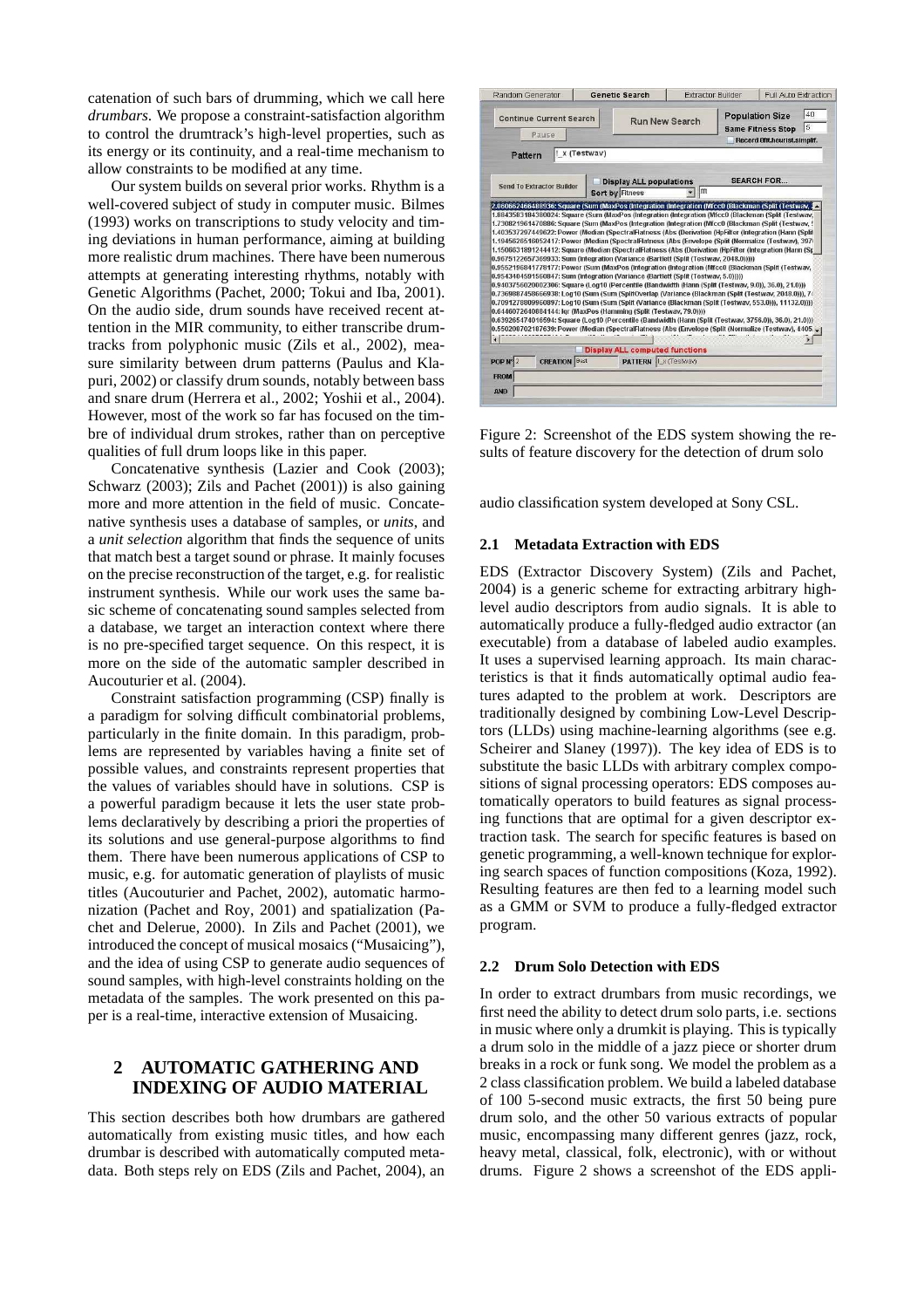| Table 1: EDS features for Drum detection                                |          |
|-------------------------------------------------------------------------|----------|
| Feature                                                                 | Fitness  |
| $square(sum(maxpos(integration(mfcc0(Blackman(split(X, 2048)), 9))))))$ | 2.06     |
| $power(median(Spectral Flateess(abs(envelope(split(X, 2048))))), 5)$    | 1.42     |
| mean(Spectral Spread(Split(X, 2048)))                                   | 1.19     |
| sum(variance(split(X, 2048)))                                           | 0.96     |
| $\cdots$                                                                | $\cdots$ |
| mean(zcr(Split(X, 2048))                                                | 0.72     |
| $mean(Spectral Flatness(Split(X, 2048))$                                | 0.71     |
| $mean(Spectral Centroid(Split(X, 2048))$                                | 0.68     |

cation after a few generations of 50 features and Table 1 shows the top 4 features found by EDS as well as the results achieved with some common mp7 features (zerocrossing rate, spectral flatness and SpectralCentroid), for comparison. The fitness of the features is computed with the Fisher criteria. Here are some details about the operators selected by EDS in Table 1:

- $split(X, n)$  does a n-point windowing of the signal.
- *integration* computes the cumulated sum of a vector, i.e.  $y[i] = \sum_{j=0}^{i} x[j]$ .
- $m \, f \, \text{cc} \, O(X, n)$  computes the n first mel-cepstrum coefficients of X, including the 0th order coefficient.
- *Blackman* is a standard Blackman window.
- *maxpos* returns the index of the maximum value in a vector.
- envelope is an envelope extractor based on the Hilbert transform.
- Spectral Flatness, Spectral Spread, Spectral Flatness, Spectral Centroid and zcr are the standard MP7 operators.

See Zils and Pachet (2004) for more details.

The 4 best features are then fed to a number of machine learning algorithms, which are individually optimized over their parameter space (e.g. number of nearest neighbors for a knn classifier). We measure the precision by using 10-fold cross validation on the training database. As shown in Table 2, the classification results are near perfect (at best only one mis-classified instance). The best model is a k-nn classifier using 2 inverse-distance weighted nearest neighbors.

We apply the drum detector on sliding 3-second windows on full songs to segment drum solo parts. For robustness, we only look for segments corresponding to at least 3 successive windows classified as drums.

#### **2.3 Segmentation**

Once large sections of music which only includes drum solo are identified, we segment them in 4-beat drumbars using a stripped-down version of Scheirer (1998). Since beat tracking on drumtracks is usually a lot easier than on arbitrarily complex polyphonic audio, we only consider one frequency band [0-400 Hz]. A first pass is done

Table 2: Precision of learning algorithms for Drum detection

| Algorithm                     | Precision |
|-------------------------------|-----------|
| k-Nearest Neighbor            | 0.99      |
| <b>Support Vector Machine</b> | 0.98      |
| <b>Neural Network</b>         | 0.98      |
| J48 pruned decision tree      | 0.97      |
| Gaussian Mixture Model        | 0.93      |

to compute the bpm on 3-second buffers, and a second pass is done with a beat-tracker tuned on the most represented tempo found during the first pass in order to localize the beats. Then, a 4-beat-long drumbar is extracted every beat. Such a method has a number of disadvantages with respect to the metric of the musical piece. First, this makes the assumption that the signature of the piece is 4/4, which is true for a vast majority of popular music pieces, but may not always be the case. Second, the 1-beat overlap of the drumbars extraction breaks the original position of strong/weak beats. Further analysis is possible to segment more meaningful drum units, as shown e.g. in Zaanen et al. (2003).

#### **2.4 Metadata Extraction**

Once a database of drumbars has been gathered, we index each sample with perceptually-meaningful metadata. Again, we use the EDS system to find good specific signal processing features, and to optimize machine learning algorithms that use these features. We describe here 4 descriptors relevant for drumbars that we analyzed with EDS. For each, we give the best feature found by EDS, and the classification results using 10-fold cross validation. Each descriptor was trained on the same handlabeled database of 75 drumbars extracted from a swing drumtrack generated by BFD (BFD, FXpansion Audio UK Ltd, 2003). In order to minimize the labeling effort, we model each problem as a 3-class classification problem (low/medium/high). However, these descriptors are intrinsically continuous, numerical values. Hence, we force the training to use a 2-nn model for classification<sup>1</sup>, and re-use the same model as a regression model<sup>2</sup> in order to compute the values on the final database.

<sup>&</sup>lt;sup>1</sup>i.e. a new instance is assigned to the most represented class among its neighbors

 $2i.e.$  the value of a new instance is the weighted mean of its neighbors values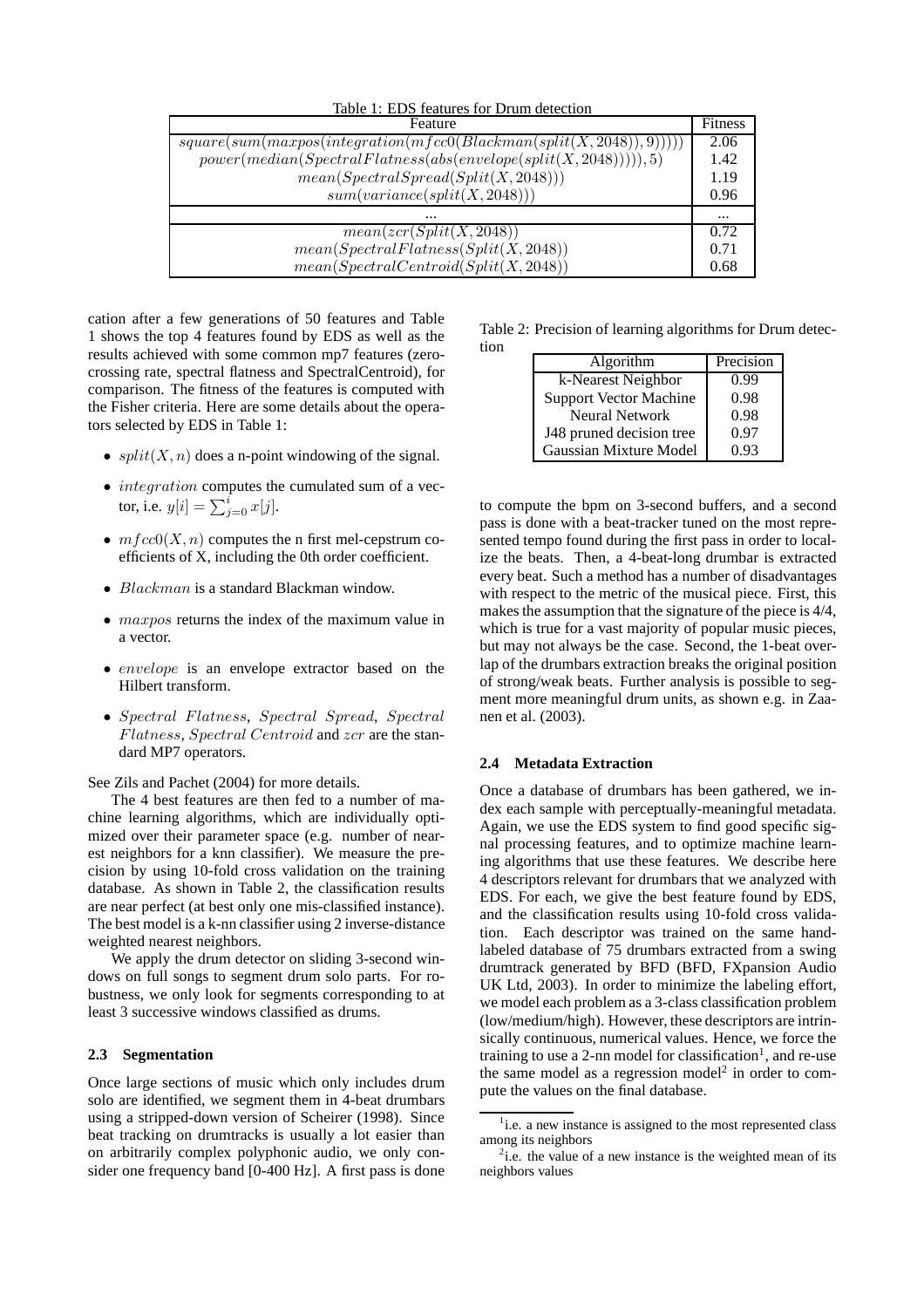• Energy : the perceptive energy of the drumbar, independent of the RMS volume (all drumbars are RMSnormalized). The best feature found by EDS

 $Mean(Log(Var(Split(Deriv(Square(X)), 1s))))$ 

(1)

(2)

(3)

is consistent with previous studies on a popular music database (Zils and Pachet, 2003). This yields a precision of 0.89.

• Onset Density : the sensation of stroke density in the drumbar. Drum rolls typically include very many strokes, while some fills may include just a few kicks and crashes. The best feature found by EDS

$$
length (peaks(rms(hamming (split (X,4096))))
$$

can be interpreted as a rough count of peaks of energy. The precision of the associated knn classifier is 0.92

• Presence of drums : the importance of tom and bass drum strokes as opposed to cymbals and snare drums. Jazz drummers typically use toms to give a ethnic groove to a song, rather than cymbals and ride which are typically used for swing. The best feature found by EDS

$$
Spectral Decrease(Deriv(Square(Norm(X))))
$$

gives a classification precision of 0.84

• Presence of cymbals : the importance of highfrequency sounds like cymbals and ride. The best feature found with EDS

$$
division(rms(lpfilter(X, 500, 44100)), rms(X))\tag{4}
$$

is simply the ratio of high frequency energy over the total energy of the signal. This achieves 0.82 precision.

# **3 Constraint-Based Concatenative Synthesis**

#### **3.1 Incremental Real-Time Constraint Satisfaction**

We define the interactive generation of drumtracks as a real-time constraint-satisfaction problem (CSP). At any time, the next drumbar to be selected as well as the  $M$  latest past drumbars (M arbitrary, can be as large as  $n - 1$ ) constitute a sequence of *variables*  $V_{n-M}$ ,  $V_{n-M+1}$ , ...,  $V_{n-1}$ ,  $V_n$ , whose *values* can be taken from a finite database of N drumbars, called their *domain*. Each variable  $V_i$  represents the  $i^{th}$  drumbar in the sequence. We call the variable  $V_n$  corresponding to the next drumbar to be selected the *current variable*, and the  $V_{n-i}$  for  $i = 1..M$  the *past variables*.

The problem is to successively assign values to each variable so that the resulting sequence satisfies a set of constraints defined by the user. The constraints may change at any time, in an asynchronous manner. Obviously, at any time, the problem can only set the value of



Figure 3: An incremental CSP with 3 variables and 4 constraints.  $V_3$  is the current variable, and  $V_1$ ,  $V_2$  are the past variables.



Figure 4: The same incremental CSP than in Figure 3, after the increment operation.

the current variable : once a variable is played, its value cannot be changed ("one can't modify the past"). However, the choice of the next drumbar is influenced by the past choices, as constraints holding on the current variable may also hold on the past variables. The constraints typically hold on metadata of the assigned drumbars, such as the one described in section 2.4.

To model the passing of time, we introduce the notion of *increment* operation. Each time a value is assigned to the current variable, the problem is incremented, i.e. a new variable is added to the problem. The former current variable becomes a past variable, and the new variable represent the next current variable.

Figures 3 and 4 explicit the structure of the problem, and illustrate the increment operation. In Figure 3, the CSP at a given iteration i includes  $M = 3$  variables, one current and 2 past, with some constraints (the  $G$  and  $L$ circles) holding on them. A value is selected for  $V_3$ , and the corresponding audio is scheduled to be played. At the next iteration  $i + 1$ , the CSP is incremented, i.e. a new variable  $V_4$  is added, which becomes the new current variable. Note that the scope of the constraints is automatically modified to also hold on the newly added variable. We will explicit two strategies for such a mechanism in Subsection 3.3.2 below.

#### **3.2 Incremental Adaptive Search**

The technique we propose is based on an adaptation of local search techniques to constraint satisfaction, called adaptive search (Codognet and Diaz, 2001). In our context, since only one variable can be modified at a time (the current variable), there is no combinatorial explosion of the search space. A complete enumeration of all possible values for the current variable is only the size of the drumbar database. Adaptive search is mainly targeted at offline problems where all values must be assigned simultaneously, and a complete  $N^M$  enumeration is intractable, e.g. in playlist generation (Aucouturier and Pachet, 2002). However, adaptive search's formulation of constraints as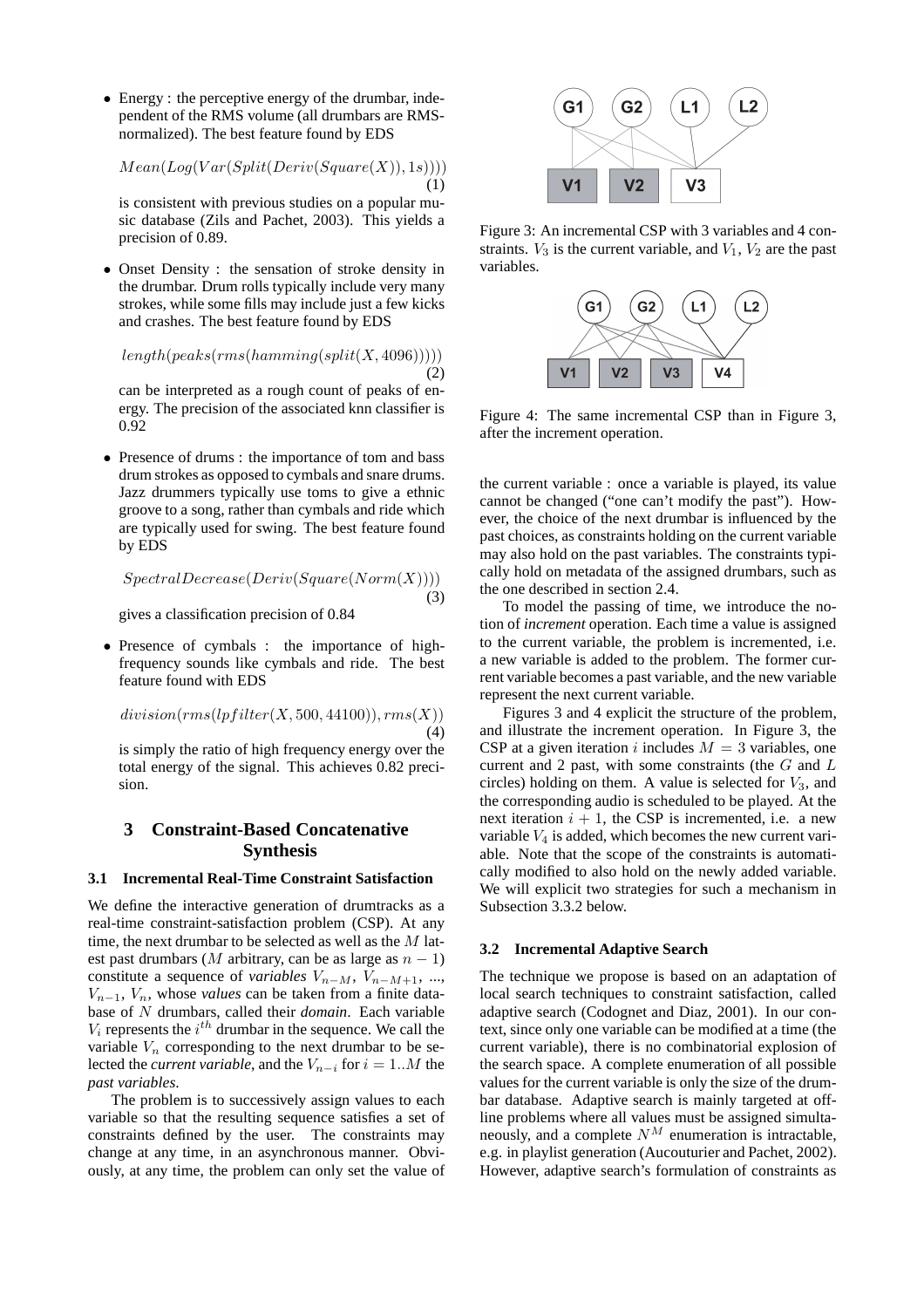simple cost functions is still well suited for our problem which is clearly over-constrained : it is likely that the constraints cannot all be satisfied at the same time. The cost of a constraint represents "how bad" the constraint is satisfied, for a given assignment of variables.

More precisely, we define:

- the cost  $F(V_i, C)$  of a given variable  $V_i$  with value  $X_i$ , with respect to a given constraint C, which represents "how badly"  $X_i$  satisfies C
- the cost  $F(V_i)$  of a given variable  $V_i$  with value  $X_i$ , which is the weighted sum of its costs  $F(V_i, C)$  with respect to each constraint holding on  $V_i$ . Each constraint has a weight, which enables to balance the importance of some constraints over some others. Section 4.2 illustrates the importance of constraint weighting.
- the global problem cost  $F(CSP)$ , which is the sum of the  $F(V_i)$  for all  $V_i$  in the problem.

Assigning a new value to the current variable modifies the costs  $F(v_n, C_i)$  of all the constraints  $C_i$  holding on  $v_n$ , and in turn modifies all the costs  $F(V_i)$  of all the variables within the scope of one of several constraints  $C_i$ , and finally the global problem cost  $F(CSP)$ .

The algorithm works as follows:

- Start with a  $n = 1$  problem, i.e. one current variable, and no past.
- Repeat :
	- Find the best possible value for  $V_n$  by trying successively all the values in the domain, and select the value that minimizes  $F(CSP)$ .
	- $-$  Assign this value to  $V_n$ .
	- **–** Increment the CSP. (notably  $n = n + 1$ );

The first step of the repeat loop above may take a lot of time, depending on the size of the current variable's domain. However, it can be interrupted at any time, to return the best solution *so far*.

#### **3.3 Local and Global Constraints**

#### *3.3.1 Constraints as Cost functions*

The main interest of this algorithm is that constraints are simply seen as cost functions, and hence are very easy to define. For instance, the "all different" constraint stating that all variables should have different values is defined as follows:

```
AllDifferentCt.cost ()
```
Return 1 - the number of different values in the problem divided by the size of the sequence.

More complex constraints can be defined as easily. For instance,

 $\bullet$  distance constraint : forces each variables  $V_i$  in scope to have values  $X_i$  for which a given numerical metadata  $p(X_i)$  is as close as possible as a target value  $p_t$  (e.g. "all these variables should have an energy of 0.1"). The corresponding cost function is defined as follows :

DistanceCt.cost() Return the mean distance between the  $p(X_i)$  and  $p_t$ , i.e.  $\frac{1}{M}\sum_{i=0}^{M-1} |p(X_i) - p_t|^2$ 

• continuity constraint : holds on a set of variable  $V_i, i = 1...s$ . It forces each duplet of successive variables  $\{V_i, V_{i+1}\}\$  to have values  $\{X_i, X_{i+1}\}\$  for which a given numerical metadata  $p$  has similar values  $\{p(X_i), p(X_{i+1})\}$ . The corresponding cost function can be defined as follows :

ContinuityCt.cost() Return the mean distance between all  $p(X_i)$  and  $p(X_{i+1})$ , i.e.<br> $\frac{1}{M}\sum_{i=0}^{M-2} |p(X_i) - p(X_{i+1})|^2$ 

In practice, the cost functions are implemented more efficiently, by passing as argument the lastly modified variable to the cost functions (which in our context, is always the current variable  $V_n$ ). This information is used to compute only the differential cost, instead of the whole cost.

For instance, the cost function of the distance constraint can be defined in such a differential way :

DistanceCt.cost(Variable v)

Returns  $\frac{1}{M}(oldcost*(M-1) + |p(X_n) - p_t|^2)$ This saves  $M-1$  database accesses to compute the  $p(X_i)$ , and  $M - 1$  substractions and multiplications. Such optimizations are important, as the cost function of each constraint is called  $N$  times at each iteration, where  $N$  is the size of the current variable's domain.

#### *3.3.2 Local and Global Constraints*

In the context of incremental CSP, and for the clarity of further discussions in section 4.2, we distinguish 2 types of constraints :

- Local Constraints only hold on the current variable. They influence the selection of the next drumbar by only looking at its intrinsic properties, without taking past values into account. Typically, a distance constraint is a local constraint.
- Global Constraints hold on the current variable plus some or all of the past variables. They influence the selection of the best drumbar by also accounting for the values of the past variables. Typically, a continuity constraint is a global constraint, trying to select new values so that they are continuous with the past, already selected values.

Upon increment of the CSP, local and global constraints have a different behavior. All local constraints update their scope by removing the previous current variable (now  $v_{n-1}$ ), and adding the new current variable  $v_n$ . All global constraints simply add the newly added variable to their scope. This mechanism is illustrated in Figures 3 and 4: before the increment, the global constraints  $G_1$  and  $G_2$ hold on  $\{V_1, V_2, V_3\}$  and the local constraints  $L_1$  and  $L_2$ hold only on  $V_3$ , which is the current variable. After increment,  $G_1$  and  $G_2$  modify their scope to also include the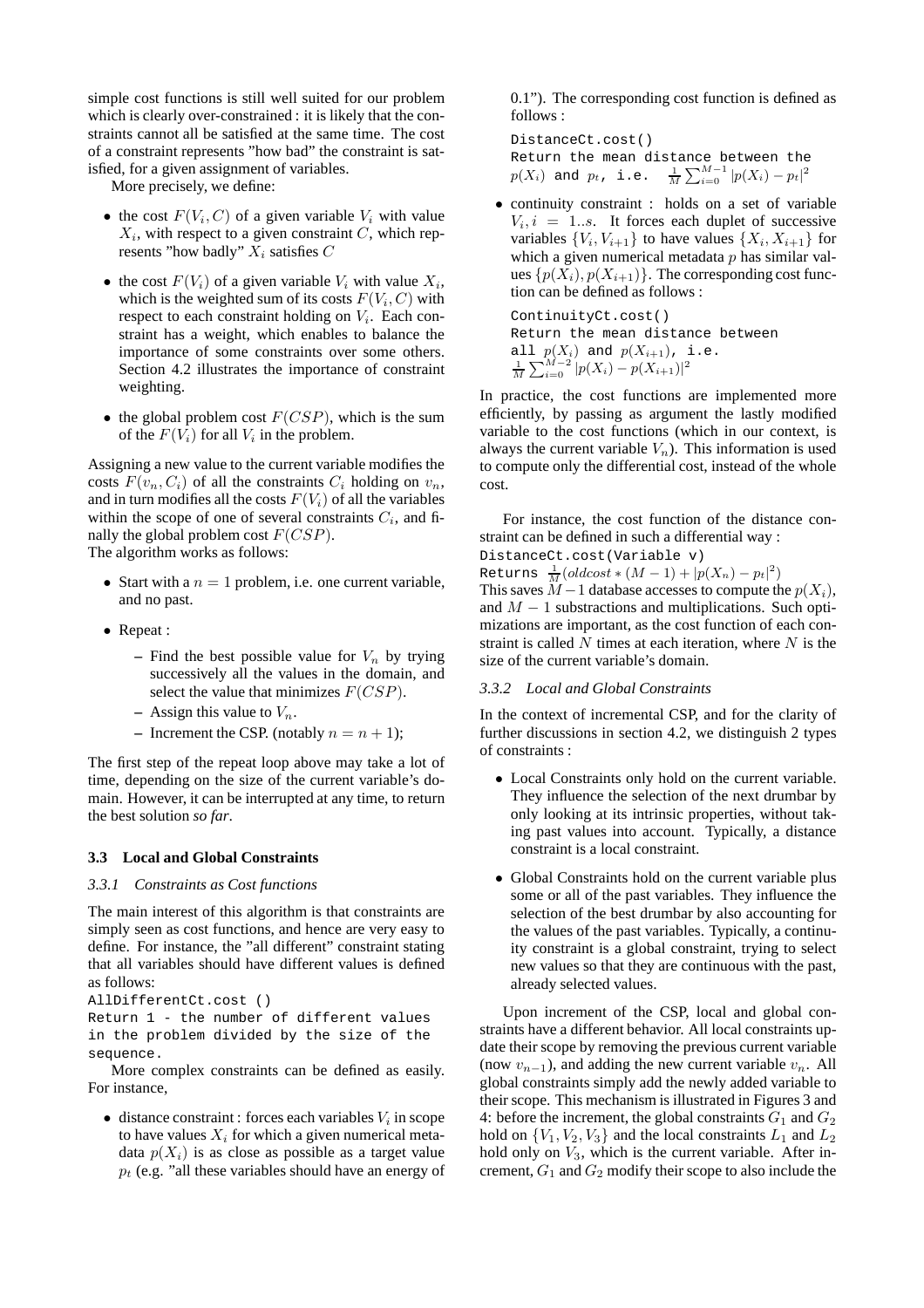

Figure 5: The real-time implementation of the system, using 4 concurrent threads. See main text for explanation of steps 1 to 5.

new current variable  $V_4$ , while  $L_1$  and  $L_2$  now only hold on  $V_4$ .

#### **3.4 Real-time Implementation**

The real-time implementation of the system (done in Java) uses several concurrent threads. A *solver* thread is given a CSP, and solves it using the algorithm described in section 3.2. A *audio* thread is in charge of the continuous playback of the drumtrack, by concatenating the values of the successive current variables. A *scheduler* thread iteratively queries the solver for the best solution so far and schedules the corresponding audio for playback by the audio thread. Finally, a *control* thread can modify at any time the constraints holding on the CSP which the solver is currently working on.

Figure 5 explicits the interactions between the 4 threads. At any time, the audio corresponding to the latest selected drumbar is playing, and a new value must be scheduled to immediately start after it finishes at endtime  $t_i$ .

- 1. At time  $t_i \Delta$ , the scheduler wakes up, and asks the solver for the best value it has found so far for the current variable, given all the current constraints and the values of the past variables. The solver replies and increments immediately to start looking for the next drumbar.
- 2. The scheduler retrieves the audio corresponding to the drumbar found at step1. In the current implementation, this includes reading and decoding a .mp3 file between a start and end date through a local network, which may take a variable time  $\delta_i$ .
- 3. At time  $t_i \Delta + \delta_i$ , the scheduler thread schedules the decoded audio for the current drumbar for playback at the exact ending time  $t_i$  of the latest drumbar, which is currently being played. The choice of  $\Delta$  is made a priori, to ensure that  $t_i - \Delta + \delta_i < t_i$ , i.e.  $\Delta > \delta_i, \forall i$ . In our current implementation, we chose  $\Delta = 500ms.$
- 4. The scheduler sleeps until  $t_{i+1} \Delta$ , having  $t_{i+1} =$  $t_i + d_i$ , where  $d_i$  is the duration of the audio just scheduled. This mainly gives the priority back to the solver, which keeps scouring the database for the next value to be scheduled at  $t_{i+1}$ .
- 5. At any time, the control thread may modify the constraints holding on the CSP. This in turn modifies the values found by the solver, which enables the real-time high-level control of the drummer's output. Such changes can be done manually by a user via a GUI, or result of the analysis of an interaction, as proposed below in Section 4.1.

# **4 Experiments**

#### **4.1 Midi interaction**

We describe here preliminary experiments in which we use the drummer agent in interaction with a human player playing a midi keyboard. We automatically build a database of 150 drumbars extracted from a set of demo songs recorded with BFD (BFD, FXpansion Audio UK Ltd, 2003), and automatically compute the associated metadata (see Section 2.4). The drumtrack is constrained to use only drum samples with a bpm of 120, so that the resulting concatenation has a steady beat.

The midi performance of the human player is analysed in real-time to extract to following information :

- energy : the mean velocity of the note-on Midi messages, computed over 500 ms windows (value  $\in [0, 127]$ .
- onset density : the ratio number of note-on Midi messages received over 500 ms windows, to a practical maximum of 10 notes<sup>3</sup> (value  $\in [0, 1]$ ).
- pitch : the mean midi pitch of the note-on Midi messages, computed over 500 ms windows (value ∈  $[0, 1]$ ).

The three streams of midi metadata are converted using a transfer function, and sent to the drummer which modifies its local constraint set accordingly. The drummer thus generates a drumtrack by satisfying constraints created by analysing the Midi performance. For instance, a new Midi energy value modifies a local distance constraint holding on the drumbars' energy metadata, i.e. which forces the energy of the newly selected drumbars to be as close as possible to the input midi energy. Similarly, low midi pitch can be inverse converted, and mapped to a local constraint holding on the presence of cymbal metadata, so that melodies played on the lower octaves of the midi instrument trigger drum track that use a lot of high pitched sounds, and conversely, high pitched melodies trigger a lot of bass drum and tom sounds. Mappings between midi performance data and audio drumtrack metadata/constraints can be arbitrary complex. In the current

<sup>&</sup>lt;sup>3</sup> corresponding to one note every 50 ms. Pachet (2002) analysed phrases played by John McLaughlin said to be one of the fastest jazz guitarists and found a minimum inter onset time of about 60 milliseconds, so this works as a practical lower bound.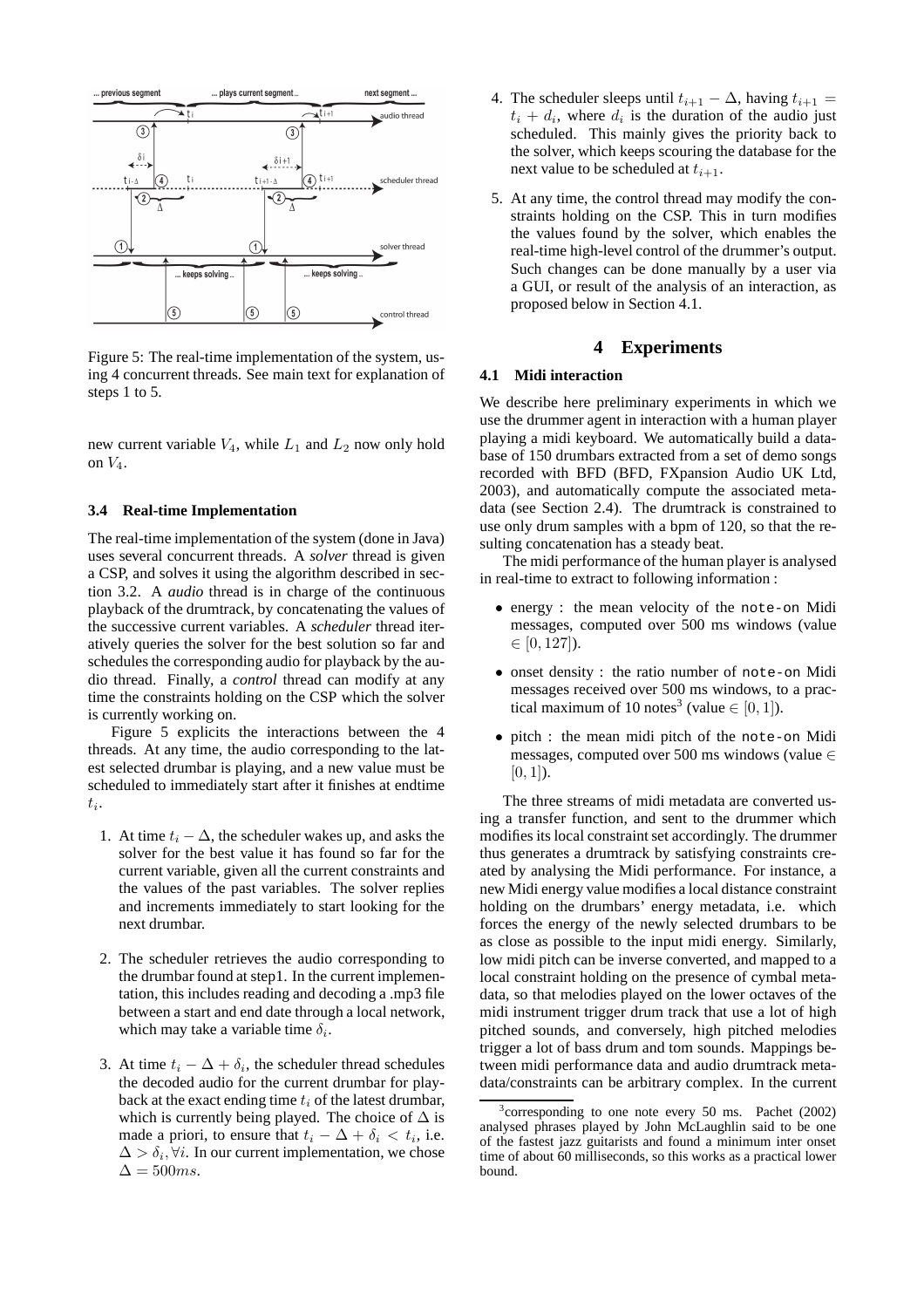system, the mappings are hardcoded, but they could be modified in real-time. This issue of mapping between Midi performance and Machine generated music parameters is discussed at length in Rowe (1993).

Figure 6 shows both the energy of the midi performance and the energy of the drumtrack generated by the drummer over time. We observe that the drummer is able to follow the energy of the performance very finely, with very small latency (typically the duration of one drumbar), and a precision which depends on the available energy values in the database.



Figure 6: Energy of the Midi performance (solid line) and energy of the drumbars returned by the solver (dashed line) over time.

#### **4.2 Autonomy/Reactivity Trade-off**

While technically satisfying, such fully reactive behaviour is often not suitable in a music interaction context, in which one wants the interacting agent to have both musical realism and autonomy. For instance, it may be unrealistic to instantly switch from very low to very high energy. In our system, we use global constraints to counterbalance the immediate reactivity created by the local constraints. Consider 2 constraints holding on the drumbars' energy:

- a local DistanceConstraint which forces the drumtrack's energy to match the midi performance's energy (as above)
- a global ContinuityConstraint, which forces the consecutive selected drumbars to have similar energy

These 2 constraints are contradictory: if the performance energy suddenly increases, highly energetic drumbars will have a low cost according to the local distance constraint, but a high cost according to the global continuity constraint. On can manipulate the total cost of a drumbar  $x_i$ by putting weights on the local and global constraints:

$$
cost(x_i) = \alpha \cdot cost_{local}(x_i) + \beta \cdot cost_{global}(x_i)
$$
 (5)

and a variety of behaviours can be achieved ranging between complete reactivity (0-weight on the global constraint) and complete autonomy (0-weight on the local



Figure 7: Drummer behaviour with different ratio  $r$  of local to global weight. (A)  $r = \infty$  : the drummer reacts immediately. (B)  $r = 2$ . (C)  $r = 1$ . (D)  $r = \frac{1}{2}$ . (E)  $r = 0$ : complete autonomy of the drummer.

constraint). Figure 7 shows the behaviour of the drummer subjected to a typical Midi energy input, using different ratio between local weight and global weight. With intermediate settings, the drummer follows the input energy while still preserving continuity, thus yielding a more musical output.

# **5 Conclusion and Future Work**

We described a real-time drummer inspired by Music Information Retrieval techniques. It generates an audio drum-track by concatenating drum segments automatically extracted from pre-existing musical files. The drumtrack can be controlled in real-time by local and global constraints holding on the metadata of the drumbars, using a custom constraint satisfaction algorithm based on local search. We designed several drum track audio descriptors: drum detection, energy, onset density, presence of drums and presence of cymbals. We also reported on simple experiments made in the context of a virtual duet between the system and a human pianist, and show that the weights between local and global constraints can be manipulated to control the autonomy/reactivity of the system.

This paper describes a basic mecanism of competitive local/global constraint satisfaction, which can be extended to support additional metadata, more refined constraints, and more complex interaction mappings. Audio drumbars can be automatically indexed with more advanced rhythmic descriptors, such as syncopation, strong/weak beats, or style (e.g. for jazz drumming : swing, bebop, latin, ethnic, free, etc.). More complex autonomy behaviours can be achieved with additional global constraints, such as distribution constraints (e.g. "60% of the drumbars should use a latin pattern"), or sequence constraints (e.g. "a fill with a lot of toms every 4 drumbars"). Additional information can be extracted from the Midi performance (notably metric analysis to match the audio). Finally, con-